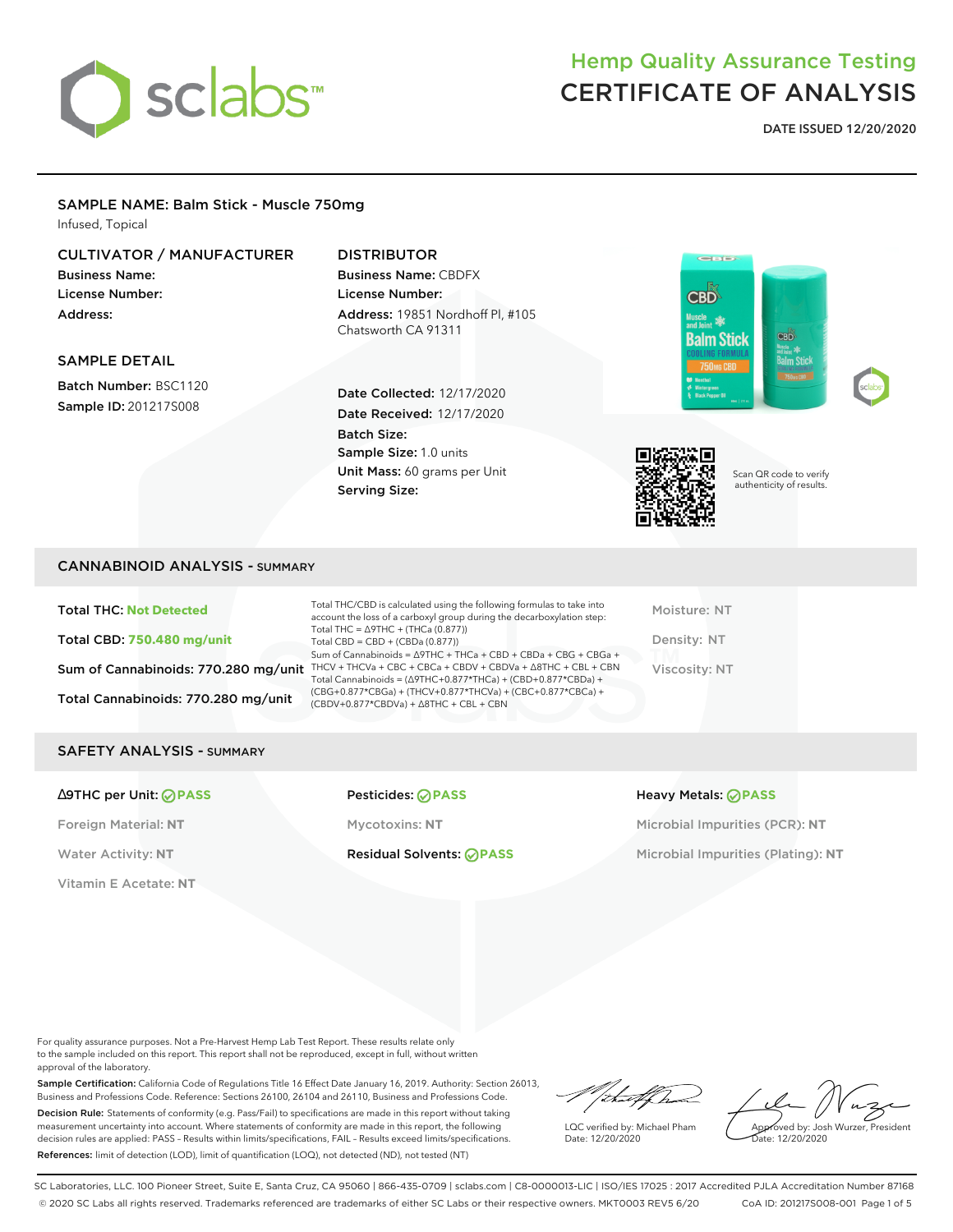

**BALM STICK - MUSCLE 750MG | DATE ISSUED 12/20/2020**



Tested by high-performance liquid chromatography with diode-array detection (HPLC-DAD).

**Method:** QSP 1157 - Analysis of Cannabinoids by HPLC-DAD

TOTAL THC: **Not Detected**

Total THC (∆9THC+0.877\*THCa)

#### TOTAL CBD: **750.480 mg/unit**

Total CBD (CBD+0.877\*CBDa)

#### TOTAL CANNABINOIDS: 770.280 mg/unit

Total Cannabinoids (Total THC) + (Total CBD) + (Total CBG) + (Total THCV) + (Total CBC) + (Total CBDV) + ∆8THC + CBL + CBN

#### TOTAL CBG: 19.800 mg/unit

Total CBG (CBG+0.877\*CBGa)

#### TOTAL THCV: ND

Total THCV (THCV+0.877\*THCVa)

# TOTAL CBC: ND

Total CBC (CBC+0.877\*CBCa)

### TOTAL CBDV: ND

Total CBDV (CBDV+0.877\*CBDVa)

#### **CANNABINOID TEST RESULTS -** 12/20/2020

| <b>COMPOUND</b>            | LOD/LOQ<br>(mg/g) | <b>MEASUREMENT</b><br><b>UNCERTAINTY (mg/g)</b> | <b>RESULT</b><br>(mg/g) | <b>RESULT</b><br>(%) |
|----------------------------|-------------------|-------------------------------------------------|-------------------------|----------------------|
| <b>CBD</b>                 | 0.004 / 0.011     | ±0.5991                                         | 12.508                  | 1.2508               |
| <b>CBG</b>                 | 0.002 / 0.005     | ±0.0205                                         | 0.330                   | 0.0330               |
| Δ9THC                      | 0.002 / 0.005     | N/A                                             | <b>ND</b>               | <b>ND</b>            |
| $\triangle$ 8THC           | 0.01 / 0.02       | N/A                                             | <b>ND</b>               | <b>ND</b>            |
| <b>THCa</b>                | 0.001/0.002       | N/A                                             | <b>ND</b>               | <b>ND</b>            |
| <b>THCV</b>                | 0.002 / 0.008     | N/A                                             | <b>ND</b>               | <b>ND</b>            |
| <b>THCVa</b>               | 0.002 / 0.005     | N/A                                             | <b>ND</b>               | <b>ND</b>            |
| <b>CBDa</b>                | 0.001 / 0.003     | N/A                                             | <b>ND</b>               | <b>ND</b>            |
| <b>CBDV</b>                | 0.002 / 0.007     | N/A                                             | <b>ND</b>               | <b>ND</b>            |
| <b>CBDVa</b>               | 0.001 / 0.003     | N/A                                             | <b>ND</b>               | <b>ND</b>            |
| <b>CBGa</b>                | 0.002/0.006       | N/A                                             | <b>ND</b>               | <b>ND</b>            |
| <b>CBL</b>                 | 0.003 / 0.008     | N/A                                             | <b>ND</b>               | <b>ND</b>            |
| <b>CBN</b>                 | 0.001 / 0.004     | N/A                                             | <b>ND</b>               | <b>ND</b>            |
| <b>CBC</b>                 | 0.003/0.010       | N/A                                             | <b>ND</b>               | <b>ND</b>            |
| <b>CBCa</b>                | 0.001 / 0.004     | N/A                                             | <b>ND</b>               | <b>ND</b>            |
| <b>SUM OF CANNABINOIDS</b> |                   |                                                 | 12.838 mg/g             | 1.2838%              |

#### Unit Mass: 60 grams per Unit

| ∆9THC per Unit                     | 1100 per-package limit | ND.             | <b>PASS</b> |
|------------------------------------|------------------------|-----------------|-------------|
| <b>Total THC per Unit</b>          |                        | <b>ND</b>       |             |
| <b>CBD per Unit</b>                |                        | 750.480 mg/unit |             |
| <b>Total CBD per Unit</b>          |                        | 750.480 mg/unit |             |
| Sum of Cannabinoids per Unit       |                        | 770.280 mg/unit |             |
| <b>Total Cannabinoids per Unit</b> |                        | 770.280 mg/unit |             |
|                                    |                        |                 |             |

#### **MOISTURE TEST RESULT DENSITY TEST RESULT**

**Not Tested**

**Not Tested**

#### **VISCOSITY TEST RESULT**

**Not Tested**



SC Laboratories, LLC. 100 Pioneer Street, Suite E, Santa Cruz, CA 95060 | 866-435-0709 | sclabs.com | C8-0000013-LIC | ISO/IES 17025 : 2017 Accredited PJLA Accreditation Number 87168 © 2020 SC Labs all rights reserved. Trademarks referenced are trademarks of either SC Labs or their respective owners. MKT0003 REV5 6/20 CoA ID: 201217S008-001 Page 2 of 5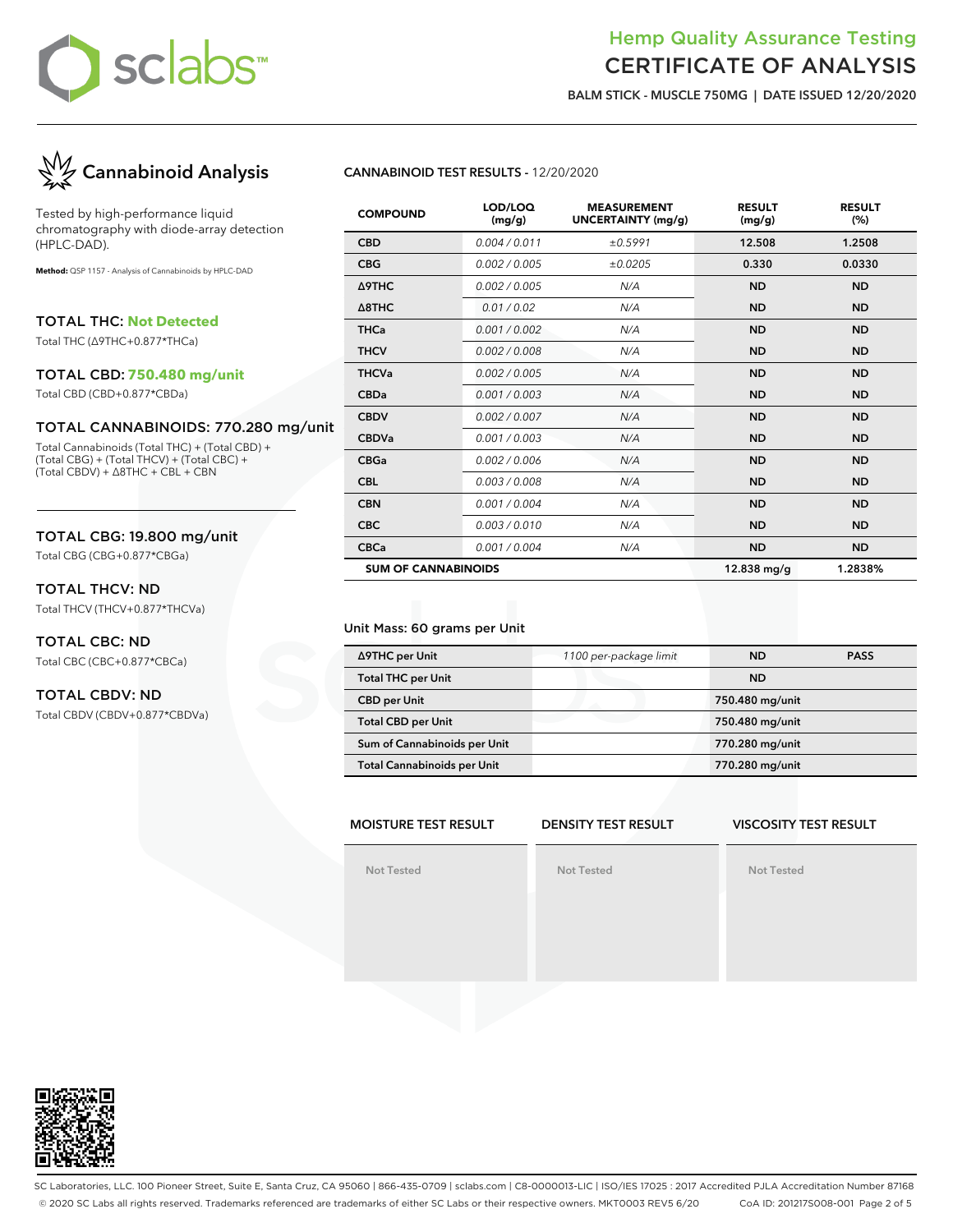

**BALM STICK - MUSCLE 750MG | DATE ISSUED 12/20/2020**

# **Pesticide Analysis**

#### **CATEGORY 1 AND 2 PESTICIDES**

Pesticide and plant growth regulator analysis utilizing high-performance liquid chromatography-mass spectrometry (HPLC-MS) or gas chromatography-mass spectrometry (GC-MS). \*GC-MS utilized where indicated.

**Method:** QSP 1212 - Analysis of Pesticides and Mycotoxins by LC-MS or QSP 1213 - Analysis of Pesticides by GC-MS

### **CATEGORY 1 PESTICIDE TEST RESULTS -** 12/20/2020 **PASS**

| <b>COMPOUND</b>   | LOD/LOQ<br>$(\mu g/g)$ | <b>ACTION LIMIT</b><br>$(\mu g/g)$ | <b>MEASUREMENT</b><br>UNCERTAINTY (µg/g) | <b>RESULT</b><br>$(\mu g/g)$ | <b>RESULT</b> |
|-------------------|------------------------|------------------------------------|------------------------------------------|------------------------------|---------------|
| Aldicarb          |                        |                                    |                                          | <b>NT</b>                    |               |
| Carbofuran        |                        |                                    |                                          | <b>NT</b>                    |               |
| Chlordane*        |                        |                                    |                                          | <b>NT</b>                    |               |
| Chlorfenapyr*     |                        |                                    |                                          | <b>NT</b>                    |               |
| Chlorpyrifos      | 0.02 / 0.06            | $\geq$ LOD                         | N/A                                      | <b>ND</b>                    | <b>PASS</b>   |
| Coumaphos         |                        |                                    |                                          | <b>NT</b>                    |               |
| Daminozide        |                        |                                    |                                          | <b>NT</b>                    |               |
| DDVP (Dichlorvos) |                        |                                    |                                          | <b>NT</b>                    |               |
| Dimethoate        |                        |                                    |                                          | <b>NT</b>                    |               |
| Ethoprop(hos)     |                        |                                    |                                          | <b>NT</b>                    |               |
| Etofenprox        |                        |                                    |                                          | <b>NT</b>                    |               |
| Fenoxycarb        |                        |                                    |                                          | <b>NT</b>                    |               |
| Fipronil          |                        |                                    |                                          | <b>NT</b>                    |               |
| Imazalil          |                        |                                    |                                          | <b>NT</b>                    |               |
| Methiocarb        |                        |                                    |                                          | <b>NT</b>                    |               |
| Methyl parathion  |                        |                                    |                                          | <b>NT</b>                    |               |
| Mevinphos         |                        |                                    |                                          | <b>NT</b>                    |               |
| Paclobutrazol     |                        |                                    |                                          | <b>NT</b>                    |               |
| Propoxur          |                        |                                    |                                          | <b>NT</b>                    |               |
| Spiroxamine       |                        |                                    |                                          | <b>NT</b>                    |               |
| Thiacloprid       |                        |                                    |                                          | <b>NT</b>                    |               |
|                   |                        |                                    |                                          |                              |               |

### **CATEGORY 2 PESTICIDE TEST RESULTS -** 12/20/2020 **PASS**

| Abamectin           | 0.03 / 0.10 | 0.3 | N/A | <b>ND</b> | <b>PASS</b> |
|---------------------|-------------|-----|-----|-----------|-------------|
| Acephate            |             |     |     | <b>NT</b> |             |
| Acequinocyl         |             |     |     | <b>NT</b> |             |
| Acetamiprid         |             |     |     | <b>NT</b> |             |
| Azoxystrobin        | 0.01 / 0.04 | 40  | N/A | <b>ND</b> | <b>PASS</b> |
| <b>Bifenazate</b>   | 0.01 / 0.02 | 5   | N/A | <b>ND</b> | <b>PASS</b> |
| <b>Bifenthrin</b>   | 0.01 / 0.02 | 0.5 | N/A | <b>ND</b> | <b>PASS</b> |
| <b>Boscalid</b>     | 0.02 / 0.06 | 10  | N/A | <b>ND</b> | <b>PASS</b> |
| Captan              |             |     |     | <b>NT</b> |             |
| Carbaryl            |             |     |     | <b>NT</b> |             |
| Chlorantraniliprole |             |     |     | <b>NT</b> |             |

Continued on next page



SC Laboratories, LLC. 100 Pioneer Street, Suite E, Santa Cruz, CA 95060 | 866-435-0709 | sclabs.com | C8-0000013-LIC | ISO/IES 17025 : 2017 Accredited PJLA Accreditation Number 87168 © 2020 SC Labs all rights reserved. Trademarks referenced are trademarks of either SC Labs or their respective owners. MKT0003 REV5 6/20 CoA ID: 201217S008-001 Page 3 of 5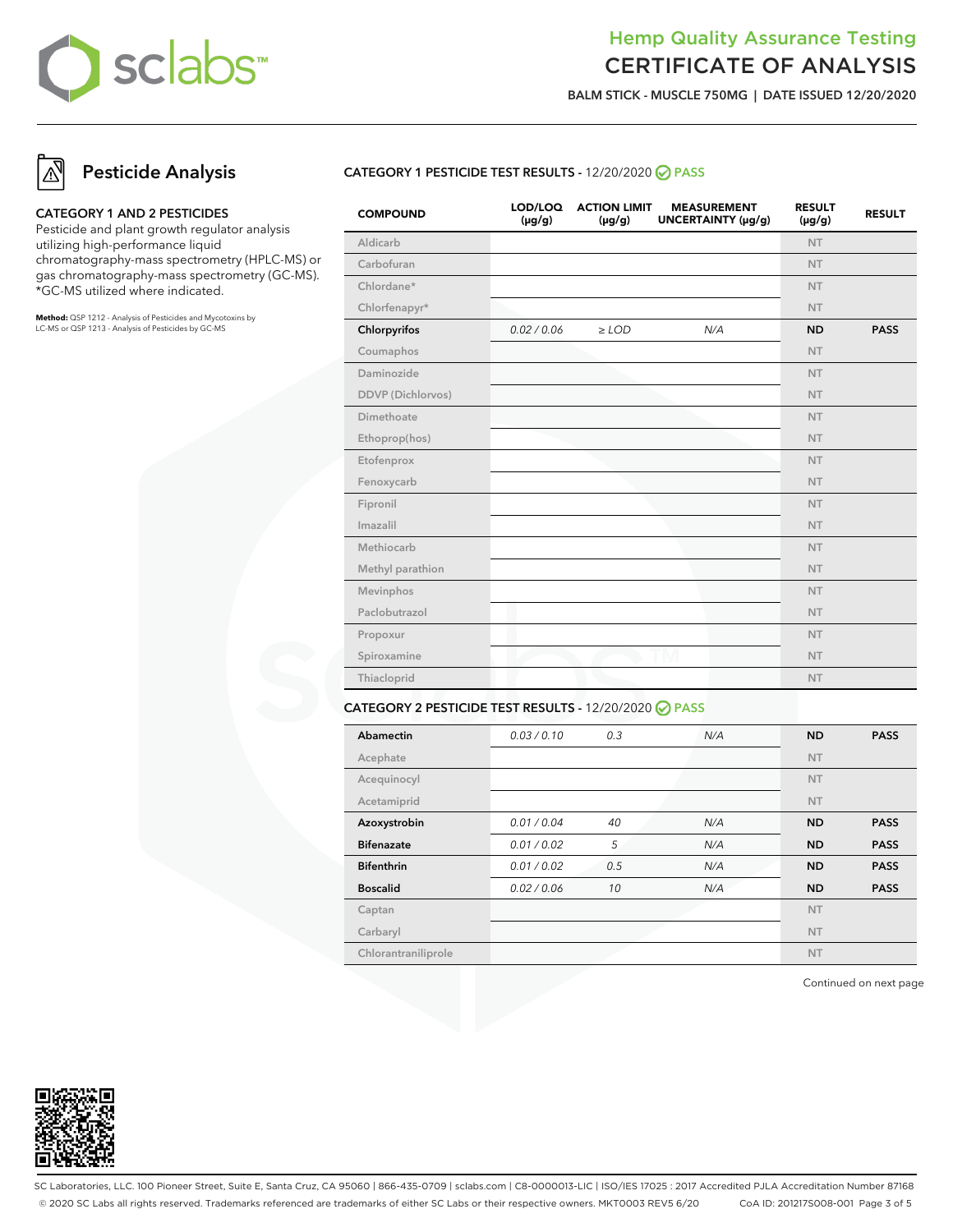

**BALM STICK - MUSCLE 750MG | DATE ISSUED 12/20/2020**



#### **CATEGORY 1 AND 2 PESTICIDES**

Pesticide and plant growth regulator analysis utilizing high-performance liquid chromatography-mass spectrometry (HPLC-MS) or gas chromatography-mass spectrometry (GC-MS). \*GC-MS utilized where indicated.

**Method:** QSP 1212 - Analysis of Pesticides and Mycotoxins by LC-MS or QSP 1213 - Analysis of Pesticides by GC-MS

### **CATEGORY 2 PESTICIDE TEST RESULTS -** 12/20/2020 continued **PASS**

| <b>COMPOUND</b>          | LOD/LOQ<br>(µg/g) | <b>ACTION LIMIT</b><br>$(\mu g/g)$ | <b>MEASUREMENT</b><br>UNCERTAINTY (µg/g) | <b>RESULT</b><br>(µg/g)                 | <b>RESULT</b> |
|--------------------------|-------------------|------------------------------------|------------------------------------------|-----------------------------------------|---------------|
| Clofentezine             |                   |                                    |                                          | <b>NT</b>                               |               |
| Cyfluthrin               |                   |                                    |                                          | <b>NT</b>                               |               |
| Cypermethrin             | 0.1 / 0.3         | $\mathbf{1}$                       | N/A                                      | <b>ND</b>                               | <b>PASS</b>   |
| Diazinon                 |                   |                                    |                                          | <b>NT</b>                               |               |
| Dimethomorph             |                   |                                    |                                          | <b>NT</b>                               |               |
| Etoxazole                | 0.010 / 0.028     | 1.5                                | N/A                                      | <b>ND</b>                               | <b>PASS</b>   |
| Fenhexamid               |                   |                                    |                                          | <b>NT</b>                               |               |
| Fenpyroximate            |                   |                                    |                                          | <b>NT</b>                               |               |
| Flonicamid               |                   |                                    |                                          | <b>NT</b>                               |               |
| Fludioxonil              |                   |                                    |                                          | <b>NT</b>                               |               |
| Hexythiazox              | 0.01 / 0.04       | $\overline{c}$                     | N/A                                      | <b>ND</b>                               | <b>PASS</b>   |
| Imidacloprid             | 0.01 / 0.04       | 3                                  | N/A                                      | <b>ND</b>                               | <b>PASS</b>   |
| Kresoxim-methyl          |                   |                                    |                                          | <b>NT</b>                               |               |
| Malathion                | 0.02 / 0.05       | 5                                  | N/A                                      | <b>ND</b>                               | <b>PASS</b>   |
| Metalaxyl                |                   |                                    |                                          | <b>NT</b>                               |               |
| Methomyl                 |                   |                                    |                                          | <b>NT</b>                               |               |
| Myclobutanil             | 0.03 / 0.1        | 9                                  | N/A                                      | <b>ND</b>                               | <b>PASS</b>   |
| Naled                    |                   |                                    |                                          | <b>NT</b>                               |               |
| Oxamyl                   |                   |                                    |                                          | <b>NT</b>                               |               |
| Pentachloronitrobenzene* |                   |                                    |                                          | <b>NT</b>                               |               |
| Permethrin               | 0.03 / 0.09       | 20                                 | N/A                                      | <b>ND</b>                               | <b>PASS</b>   |
| Phosmet                  |                   |                                    |                                          | <b>NT</b>                               |               |
| Piperonylbutoxide        | 0.003 / 0.009     | 8                                  | N/A                                      | <b>ND</b>                               | <b>PASS</b>   |
| Prallethrin              |                   |                                    |                                          | <b>NT</b>                               |               |
| Propiconazole            | 0.01 / 0.03       | 20                                 | N/A                                      | <b>ND</b>                               | <b>PASS</b>   |
| Pyrethrins               |                   |                                    |                                          | <b>NT</b>                               |               |
| Pyridaben                |                   |                                    |                                          | <b>NT</b>                               |               |
| Spinetoram               |                   |                                    |                                          | <b>NT</b>                               |               |
| Spinosad                 |                   |                                    |                                          | <b>NT</b>                               |               |
| Spiromesifen             | 0.02 / 0.05       | 12                                 | N/A                                      | <b>ND</b>                               | <b>PASS</b>   |
| Spirotetramat            |                   |                                    |                                          | <b>NT</b>                               |               |
| Tebuconazole             | 0.02 / 0.07       | $\overline{c}$                     | N/A                                      | <loq< td=""><td><b>PASS</b></td></loq<> | <b>PASS</b>   |
| Thiamethoxam             |                   |                                    |                                          | <b>NT</b>                               |               |
| Trifloxystrobin          | 0.01 / 0.03       | 30                                 | N/A                                      | <b>ND</b>                               | <b>PASS</b>   |



SC Laboratories, LLC. 100 Pioneer Street, Suite E, Santa Cruz, CA 95060 | 866-435-0709 | sclabs.com | C8-0000013-LIC | ISO/IES 17025 : 2017 Accredited PJLA Accreditation Number 87168 © 2020 SC Labs all rights reserved. Trademarks referenced are trademarks of either SC Labs or their respective owners. MKT0003 REV5 6/20 CoA ID: 201217S008-001 Page 4 of 5